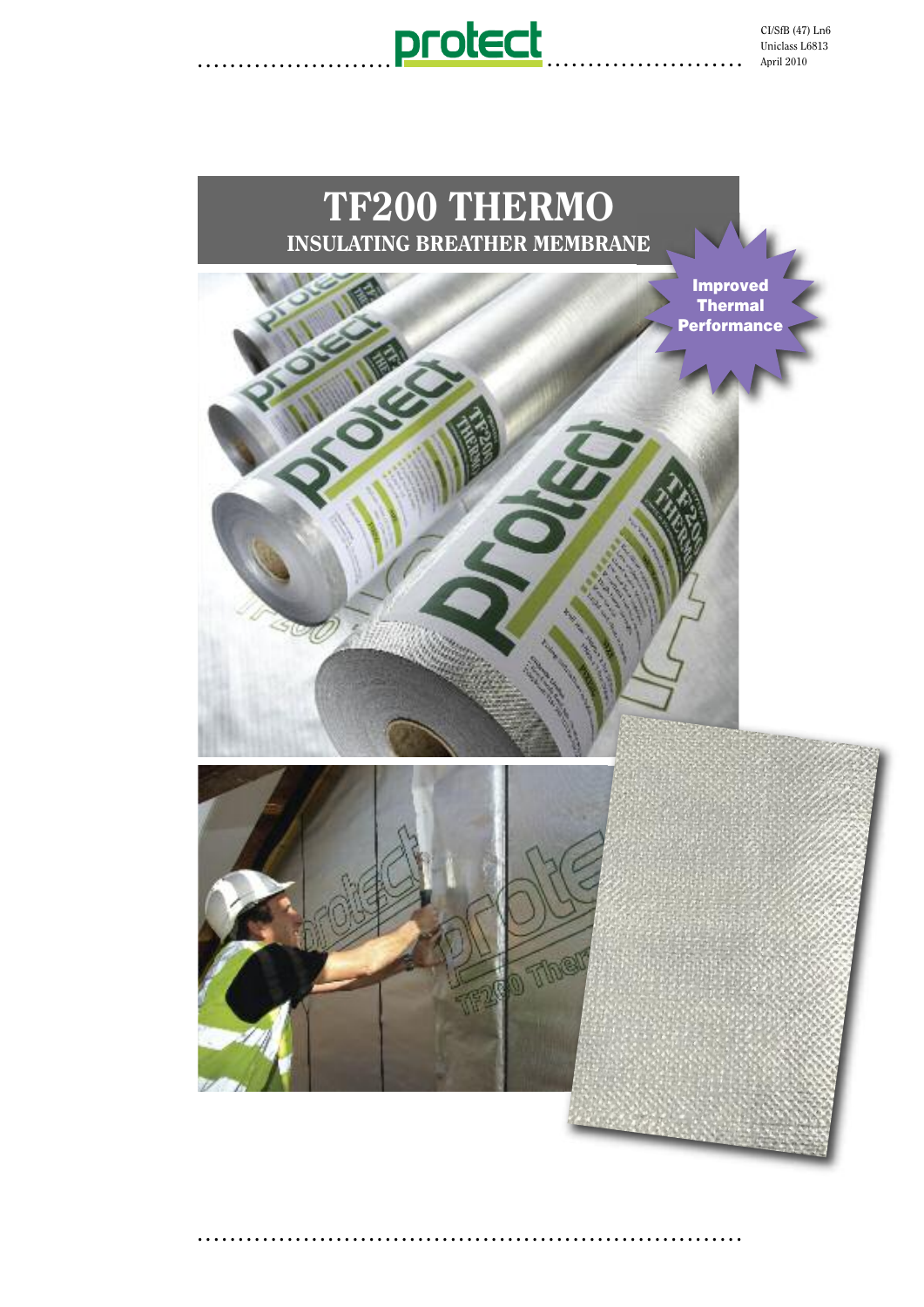

## **. . . . . . . . . . . . . . . . . . . . . . . . . . . . . . . . . . . . . . . . . . . . . . . . . . . . . . . . . . . . . . . . . . . . . . . . . . . . . . . . . . . . . . . . . . . .** TF200 THERMO INSULATING BREATHER MEMBRANE



#### Specification clause:

Timber frame breather membrane to be Protect TF200 Thermo supplied by Glidevale Ltd, 2 Brooklands Road, Sale, Cheshire M33 3SS Telephone: 0161 905 5700 Fax: 0161 905 2085. Email:

info@glidevale.com. Breather membrane to be non-woven PP core, with a permeable high purity aluminium foil layer with a thermal resistance of 0.77 W/m2K and a vapour resistance of 0.55MNs/g. Breather membrane to be fitted into wall in accordance with TRADA recommendations and manufacturers instructions.

*Additional clause for further thermal performance;* In addition, vapour control layer to be Protect VC Foil supplied by Glidevale Ltd as above. Vapour control layer to be of triple ply construction with polywoven core and solid corrosion resistant aluminium layer with a hemispherical emissivity of 0.05. Vapour control layer to be fitted into wall in accordance with BS5250:2002 recommendations and manufacturers instructions.

Protect TF200 Thermo is a high<br>performance timber frame me performance timber frame membrane with high tear strength, weather resistance and vapour permeability. Protect TF200 Thermo has all the features and benefits of the tried and tested Protect TF200 membrane, but with the addition of a highly reflective surface enhancing the thermal performance of the final wall construction.

- Resists the passage of water, wind blown snow and dust into the interior of the building
- Low emissivity reflective surface enhances the thermal performance of the wall
- Helps to meet the requirements of Approved Document Part L and Scotland Part J
- Corrosion and damage resistant reflective surface
- UV and heat stabilised
- Good nail tear resistance compared with alternative membranes
- High burst strength, tough and durable
- Unaffected by conditions found in timber frame walls
- Meets the permeability requirements recommended by TRADA and NHBC
- Independently certified

#### Composition

Protect TF200 Thermo includes a tough non-woven PP core with a durable bright high purity permeable aluminium layer, bonded to the substrate.

#### Size

Roll sizes 2.7 and 3.0m x 100m (270 and 300m<sup>2</sup> ) branded as Protect TF200 Thermo.

#### Protect TF200 Thermo low emissivity technology

Protect TF200 Thermo provides a highly reflective yet permeable low emissivity layer. When installed facing into an unventilated airspace this effectively blocks infra red radiation and enhances the thermal performance of the airspace, and hence the overall U-value of the wall construction. Normal high emissivity airspaces are compared with low "e" spaces in the table below.

Thermal resistance has been tested in accordance with BS EN ISO 8990:1996.

#### The Ultimate Protect Solution

Further thermal performance can be obtained by using Protect TF200 Thermo in combination with Protect VC Foil, see Table 2 opposite.

*inner lining of plasterboard*

**. . . . . . . . . . . . . . . . . . . . . . . . . . . . . . . . . . . . . . . . . . . . . . . .**

*vapour control layer*

*thermal insulation*

*OSB sheathing*

*Protect TF200 Thermo Breather Membrane*

> *drained and vented 50mm cavity*

*outer leaf of masonry*

*outer leaf of masonry*

### Improvement in thermal resistance values using Protect TF200 Thermo

| Wall<br>Heat flow                                          | Airspace (mm) | Unventilated<br>airspace:<br>No special treatment | Protect TF200<br>Thermo facing<br>into airspace | Improvement<br>with<br>Protect TF200 | inner lining of<br>plasterboard<br>low emissivity<br>service cavity |  |
|------------------------------------------------------------|---------------|---------------------------------------------------|-------------------------------------------------|--------------------------------------|---------------------------------------------------------------------|--|
| horizontal                                                 |               | $(m^2K/W)$                                        | $(m^2K/W)$                                      | Thermo                               |                                                                     |  |
|                                                            | >20           | 0.18                                              | $0.77*$                                         | 272%                                 |                                                                     |  |
| Performance                                                |               |                                                   |                                                 |                                      | <b>Protect VC Foil</b><br>(reflective surface facing void)          |  |
|                                                            |               |                                                   | MD                                              | <b>CD</b>                            | thermal insulation                                                  |  |
| Nail Tear Strength (N) to EN 12310-1 with modifications    |               |                                                   | 160                                             | 160                                  |                                                                     |  |
| Tensile Strength (N/50mm) to EN 12311-1 with modifications |               |                                                   | 229                                             | 226                                  | OSB sheathing                                                       |  |
| Elongation $(\%)$ to EN 12311-1 with modifications         |               |                                                   | 65                                              | 65                                   | <b>Protect TF200 Thermo</b>                                         |  |
| Water vapour resistance (MNs/g) to BS EN ISO 12572         |               |                                                   |                                                 | 0.55                                 | <b>Breather Membrane</b>                                            |  |
| Thermal Resistance (W/m <sup>2</sup> K)                    |               |                                                   |                                                 | 0.77                                 | drained and vented                                                  |  |
| Weight $(g/m^2)$                                           |               |                                                   | 140                                             |                                      | 50mm cavity                                                         |  |
|                                                            |               |                                                   |                                                 |                                      |                                                                     |  |

**. . . . . . . . . . . . . . . . . . . . . . . . . . . . . . . . . . . . . . . . . . . . . . . . . . . . . . . . . . . . . . . . . . . . . . . . . . . . . . . . . . . . . . . . . . .**

*\*Independently tested by National Physical Laboratories (NPL) in a typical UK house timber frame wall construction*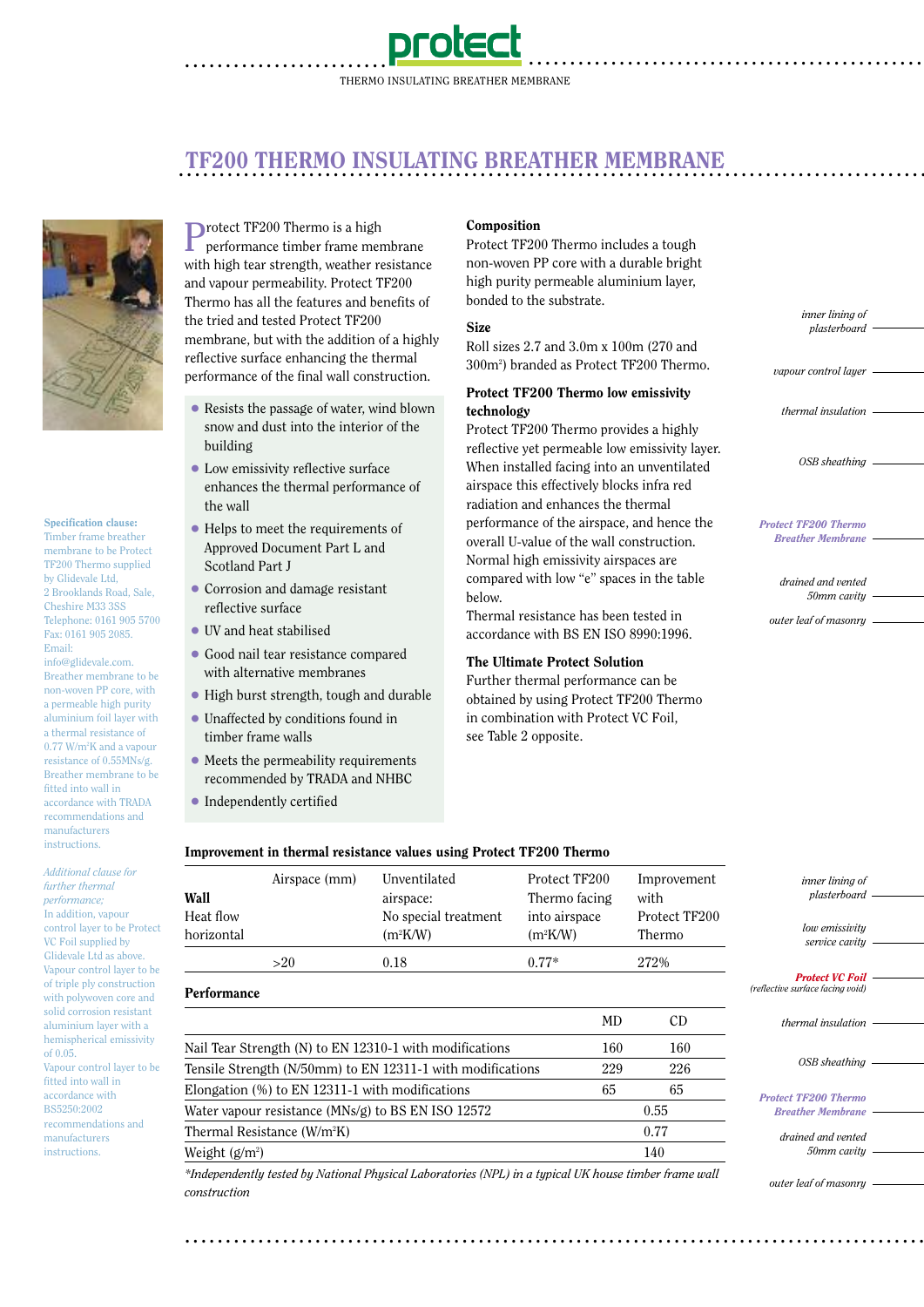

**. . . . . . . . . . . . . . . . . . . . . . . . . . . . . . . . . . . . . . . . . . . . . . . . . . . . . . . . . . . . . . . . . . .**

#### Timber frame construction incorporating Protect TF200 Thermo and Protect VC Foil

.<br>0

This form of construction provides the added benefit of a service cavity on the warm side of the insulation. Services such as electrics and plumbing can use this space without compromising the integrity of the vapour control layer.

 $\overline{1}$ 

Τi

| Table 1                                 | Insulation lambda value |                                     |       |       |
|-----------------------------------------|-------------------------|-------------------------------------|-------|-------|
| 89mm stud in timber frame               |                         | 0.032                               | 0.035 | 0.040 |
| <b>Description</b>                      |                         | Thickness Thermal resistance values |       |       |
| Rsi                                     |                         | 0.130                               | 0.130 | 0.130 |
| Plasterboard                            | 12.5 <sub>mm</sub>      | 0.060                               | 0.060 | 0.060 |
| Vapour control layer                    |                         |                                     |       |       |
| Timber frame (Insulation between studs) | 89.0 <sub>mm</sub>      | 2.781                               | 2.543 | 2.225 |
| OSB sheathing                           | 9.0 <sub>mm</sub>       | 0.069                               | 0.069 | 0.069 |
| <b>TF200 Thermo Breather Membrane</b>   |                         |                                     |       |       |
| Low emissivity cavity                   | $50.0$ mm               | 0.770                               | 0.770 | 0.770 |
| Brick outer leaf                        | $102.5$ mm              | 0.133                               | 0.133 | 0.133 |
| Rse                                     |                         | 0.040                               | 0.040 | 0.040 |
| Total                                   | $263.0$ mm              | 3.171                               | 3.066 | 2.913 |
| U-value W/m <sup>2</sup> K (rounded)    |                         | 0.30                                | 0.31  | 0.33  |

|                                         |                                     | Insulation lambda value |       |       |
|-----------------------------------------|-------------------------------------|-------------------------|-------|-------|
| 140mm stud in timber frame              |                                     | 0.032                   | 0.035 | 0.040 |
| <b>Description</b>                      | Thickness Thermal resistance values |                         |       |       |
| Rsi                                     |                                     | 0.130                   | 0.130 | 0.130 |
| Plasterboard                            | 12.5 <sub>mm</sub>                  | 0.060                   | 0.060 | 0.060 |
| Vapour control layer                    |                                     |                         |       |       |
| Timber frame (Insulation between studs) | $140.0$ mm                          | 4.375                   | 4.000 | 3.500 |
| OSB sheathing                           | 9.0 <sub>mm</sub>                   | 0.069                   | 0.069 | 0.069 |
| <b>TF200 Thermo Breather Membrane</b>   |                                     |                         |       |       |
| Low emissivity cavity                   | 50 <sub>mm</sub>                    | 0.770                   | 0.770 | 0.770 |
| Brick outer leaf                        | $102.5$ mm                          | 0.133                   | 0.133 | 0.133 |
| Rse                                     |                                     | 0.040                   | 0.040 | 0.040 |
| Total                                   | 314.0mm                             | 4.299                   | 4.134 | 3.894 |
| U-value W/m <sup>2</sup> K (rounded)    |                                     | 0.22                    | 0.23  | 0.25  |

| Table 2                                 | Insulation lambda value |                                     |       |       |
|-----------------------------------------|-------------------------|-------------------------------------|-------|-------|
| 89mm stud in timber frame               |                         | 0.032                               | 0.035 | 0.040 |
| <b>Description</b>                      |                         | Thickness Thermal resistance values |       |       |
| Rsi                                     | ۰                       | 0.130                               | 0.130 | 0.130 |
| Plasterboard                            | $12.5$ mm               | 0.060                               | 0.060 | 0.060 |
| Low emissivity service cavity           | 20.0 <sub>mm</sub>      | 0.780                               | 0.780 | 0.780 |
| <b>Protect VC Foil</b>                  |                         |                                     |       |       |
| Timber frame (Insulation between studs) | 89.0 <sub>mm</sub>      | 2.781                               | 2.543 | 2.225 |
| OSB sheathing                           | 9.0 <sub>mm</sub>       | 0.069                               | 0.069 | 0.069 |
| <b>TF200 Thermo Breather Membrane</b>   |                         |                                     |       |       |
| Low emissivity cavity                   | 50.0 <sub>mm</sub>      | 0.770                               | 0.770 | 0.770 |
| Brick outer leaf                        | $102.5$ mm              | 0.133                               | 0.133 | 0.133 |
| Rse                                     |                         | 0.040                               | 0.040 | 0.040 |
| Total                                   | 283.0mm                 | 3.773                               | 3.668 | 3.516 |
| U-value W/m <sup>2</sup> K (rounded)    |                         | 0.25                                | 0.26  | 0.27  |

|                                         |                                     | Insulation lambda value |       |       |
|-----------------------------------------|-------------------------------------|-------------------------|-------|-------|
| 140mm stud in timber frame              |                                     | 0.032                   | 0.035 | 0.040 |
| <b>Description</b>                      | Thickness Thermal resistance values |                         |       |       |
| Rsi                                     | ۰                                   | 0.130                   | 0.130 | 0.130 |
| Plasterboard                            | $12.5$ mm                           | 0.060                   | 0.060 | 0.060 |
| Low emissivity service cavity           | 20.0 <sub>mm</sub>                  | 0.780                   | 0.780 | 0.780 |
| <b>Protect VC Foil</b>                  |                                     |                         |       |       |
| Timber frame (Insulation between studs) | $140.0$ mm                          | 4.375                   | 4.000 | 3.500 |
| OSB sheathing                           | 9.0 <sub>mm</sub>                   | 0.069                   | 0.069 | 0.069 |
| <b>TF200 Thermo Breather Membrane</b>   |                                     |                         |       |       |
| Low emissivity cavity                   | 50.0mm                              | 0.770                   | 0.770 | 0.770 |
| Brick outer leaf                        | $102.5$ mm                          | 0.133                   | 0.133 | 0.133 |
| Rse                                     |                                     | 0.040                   | 0.040 | 0.040 |
| Total                                   | 334.0 <sub>mm</sub>                 | 4.902                   | 4.736 | 4.497 |
| U-value W/m <sup>2</sup> K (rounded)    |                                     | 0.19                    | 0.20  | 0.21  |

**. . . . . . . . . . . . . . . . . . . . . . . . . . . . . . . . . . . . . . . . . . . . . . . . . . . . . . . . . . . . . . . . . . . . . . . . . . . . . . . . . . . . . . . . . . . . . . . . . . . . . . . . . . . .**